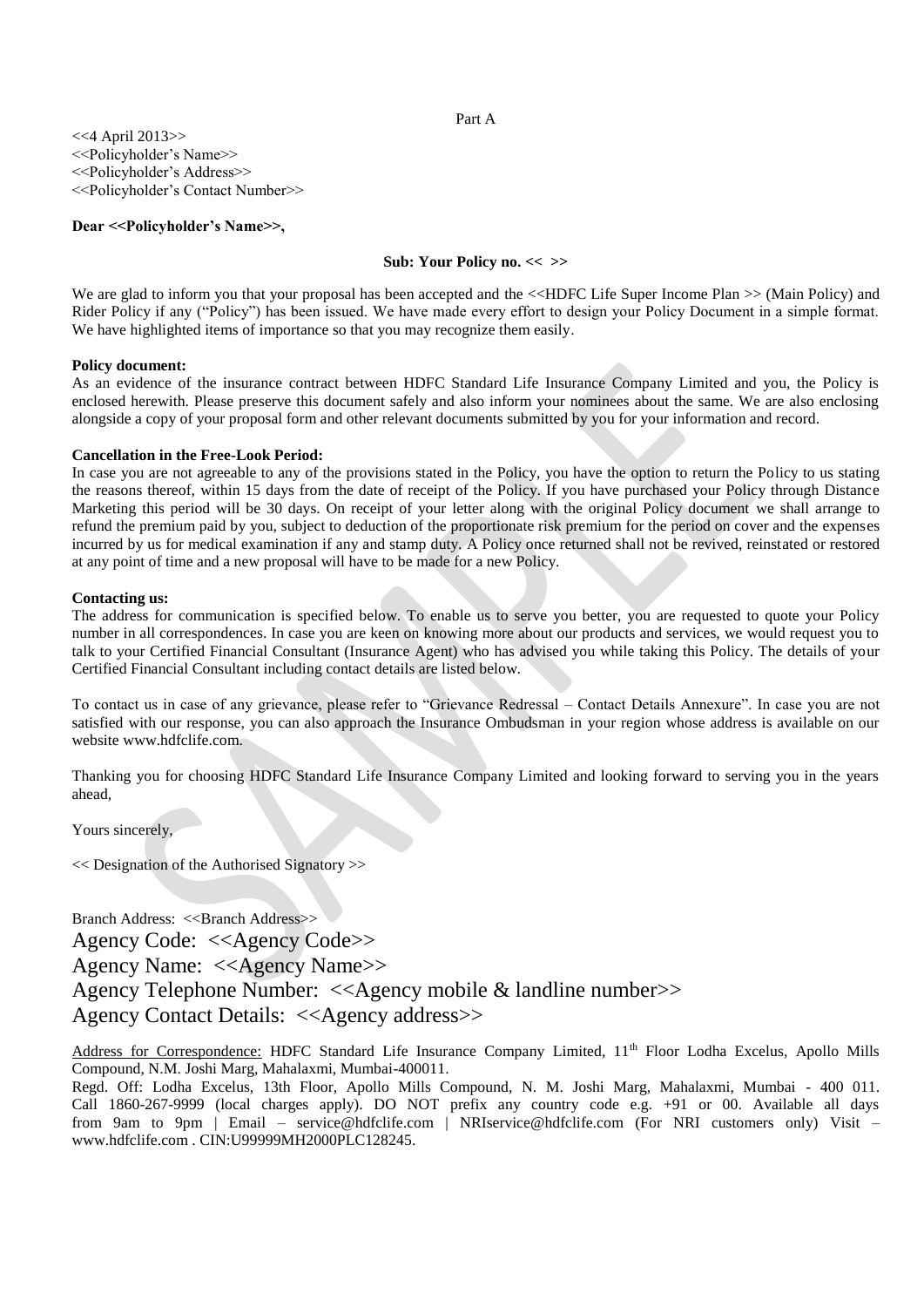# **POLICY DOCUMENT- HDFC LIFE SUPER INCOME PLAN**

### **Unique Identification Number: << 101N098V02 >>**

Your Policy is a Non Linked Participating Limited Pay Money Back Life Insurance Plan. This Policy is the evidence of a contract between HDFC Standard Life Insurance Company Limited ('We'/ 'Company') and the Policyholder ('You') as described in the Policy Schedule given below. This Policy is based on the Proposal made by the within named Policyholder and submitted to the Company along with the required documents, declarations, statements, any response given to Short Medical Questionnaire (SMQ) by the Life Assured, applicable medical evidence and other information received by the Company from the Policyholder, Life Assured or on behalf of the Policyholder. This Policy is effective upon receipt and realisation, by the Company, of the consideration payable as First Premium under the Policy. This Policy is written under and will be governed by the applicable laws in force in India and all Premiums and Benefits are expressed and payable in Indian Rupees.

# **POLICY SCHEDULE**

# **Policy number: << >>**

**Client ID: << >>**

| <b>Policyholder Details</b>                                               |                                                                                                                                                                                                                                                |  |  |  |  |
|---------------------------------------------------------------------------|------------------------------------------------------------------------------------------------------------------------------------------------------------------------------------------------------------------------------------------------|--|--|--|--|
| <b>Name</b>                                                               | $<<$ >>                                                                                                                                                                                                                                        |  |  |  |  |
| <b>Address</b>                                                            | $<<$ >>                                                                                                                                                                                                                                        |  |  |  |  |
| <b>Life Assured Details</b>                                               |                                                                                                                                                                                                                                                |  |  |  |  |
| <b>Name</b>                                                               | $<<$ >>                                                                                                                                                                                                                                        |  |  |  |  |
| Date of Birth                                                             | $<<$ dd/mm/yyyy >>                                                                                                                                                                                                                             |  |  |  |  |
| Age on the Date of Risk Commencement                                      | $<<$ >> years                                                                                                                                                                                                                                  |  |  |  |  |
| <b>Age Admitted</b>                                                       | $<<$ Yes/No>>                                                                                                                                                                                                                                  |  |  |  |  |
| <b>Policy Details</b>                                                     |                                                                                                                                                                                                                                                |  |  |  |  |
| <b>Date of Risk Commencement</b>                                          | $<<$ RCD $>>$                                                                                                                                                                                                                                  |  |  |  |  |
| <b>Date of Issue/Inception</b>                                            | << First Issue Date>>                                                                                                                                                                                                                          |  |  |  |  |
| <b>Premium Due Date(s)</b>                                                | < <dd month="">&gt;</dd>                                                                                                                                                                                                                       |  |  |  |  |
| <b>Sum Assured</b>                                                        | $Rs. \ll \gg$                                                                                                                                                                                                                                  |  |  |  |  |
| <b>Sum Assured on Death</b>                                               | Rs. << Maximum of (10/7 (as per entry age) times Annualised Premium or Sum Assured on Maturity) >>                                                                                                                                             |  |  |  |  |
| <b>Annual Survival Benefit</b>                                            | $Rs. \ll$ Specified below >><br>• 100% of Sum Assured on Maturity divided by Payout Period, if premium paying term is 8 years.<br>120% of Sum Assured on Maturity divided by Payout Period, if premium paying term is 10 years or<br>12 years. |  |  |  |  |
| <b>Annualised Premium</b>                                                 | $Rs. \ll \gg$                                                                                                                                                                                                                                  |  |  |  |  |
| <b>Benefit Option Chosen</b>                                              | < <option-1 option-2="" option-3="" option-4="" option-5="" option-6="">&gt;</option-1>                                                                                                                                                        |  |  |  |  |
| <b>Policy Term</b>                                                        | $<<$ >> years                                                                                                                                                                                                                                  |  |  |  |  |
| <b>Premium Paving Term</b>                                                | $<<$ >> years                                                                                                                                                                                                                                  |  |  |  |  |
| <b>Pavout Period</b>                                                      | Last $<<$ >> years of policy term                                                                                                                                                                                                              |  |  |  |  |
| <b>Premium Paving Frequency</b>                                           | << Annual/Half-yearly/ Quarterly/ Monthly >>                                                                                                                                                                                                   |  |  |  |  |
| <b>Premium per Frequency</b>                                              | $Rs. \ll \gg$                                                                                                                                                                                                                                  |  |  |  |  |
| <b>Underwriting Extra Premium per Frequency</b>                           | $Rs. \ll \gg$                                                                                                                                                                                                                                  |  |  |  |  |
| <b>Total Premium per Frequency</b>                                        | $Rs. \ll \gg$                                                                                                                                                                                                                                  |  |  |  |  |
| <b>Grace Period</b>                                                       | $<<$ 15 (for Monthly mode) 30 (for other modes) $>>$ days                                                                                                                                                                                      |  |  |  |  |
| <b>Final Premium Due Date</b>                                             | $<<$ dd/mm/yyyy $>>$                                                                                                                                                                                                                           |  |  |  |  |
| <b>Maturity Date</b>                                                      | $<<$ dd/mm/yyyy $>>$                                                                                                                                                                                                                           |  |  |  |  |
| Policy issued on the basis of Short Medical<br><b>Questionnaire (SMQ)</b> | $<<$ Yes/No >>                                                                                                                                                                                                                                 |  |  |  |  |

The Premium amount is excluding any Service Tax and other levies leviable on the Premium. Amount of Service Tax and other levies will be charged at actuals as per prevalent rate.

| <b>NOMINATION SCHEDULE</b>                                           |                      |                      |  |  |  |
|----------------------------------------------------------------------|----------------------|----------------------|--|--|--|
| <b>Nominee's Name</b>                                                | $<<$ Nominee-1 $>>$  | $<<$ Nominee-2 $>>$  |  |  |  |
| <b>Date of Birth of Nominee</b>                                      | $<<$ dd/mm/yyyy $>>$ | $<<$ dd/mm/yyyy $>>$ |  |  |  |
| <b>Nomination Percentage</b>                                         | $<<$ >> %            | $<<$ >> %            |  |  |  |
| <b>Nominee's Address</b>                                             | $<<$ >>              | $<<$ >>              |  |  |  |
| <b>Appointee's Name</b><br>(Applicable where the nominee is a minor) | $<<$ >>              |                      |  |  |  |
| Date of Birth of Appointee                                           | $<<$ dd/mm/yyyy $>>$ |                      |  |  |  |
| <b>Appointee's Address</b>                                           | $<<$ >>              |                      |  |  |  |

Signed at Mumbai on < $\ll$ For HDFC Standard Life Insurance Company Limited

Authorised Signatory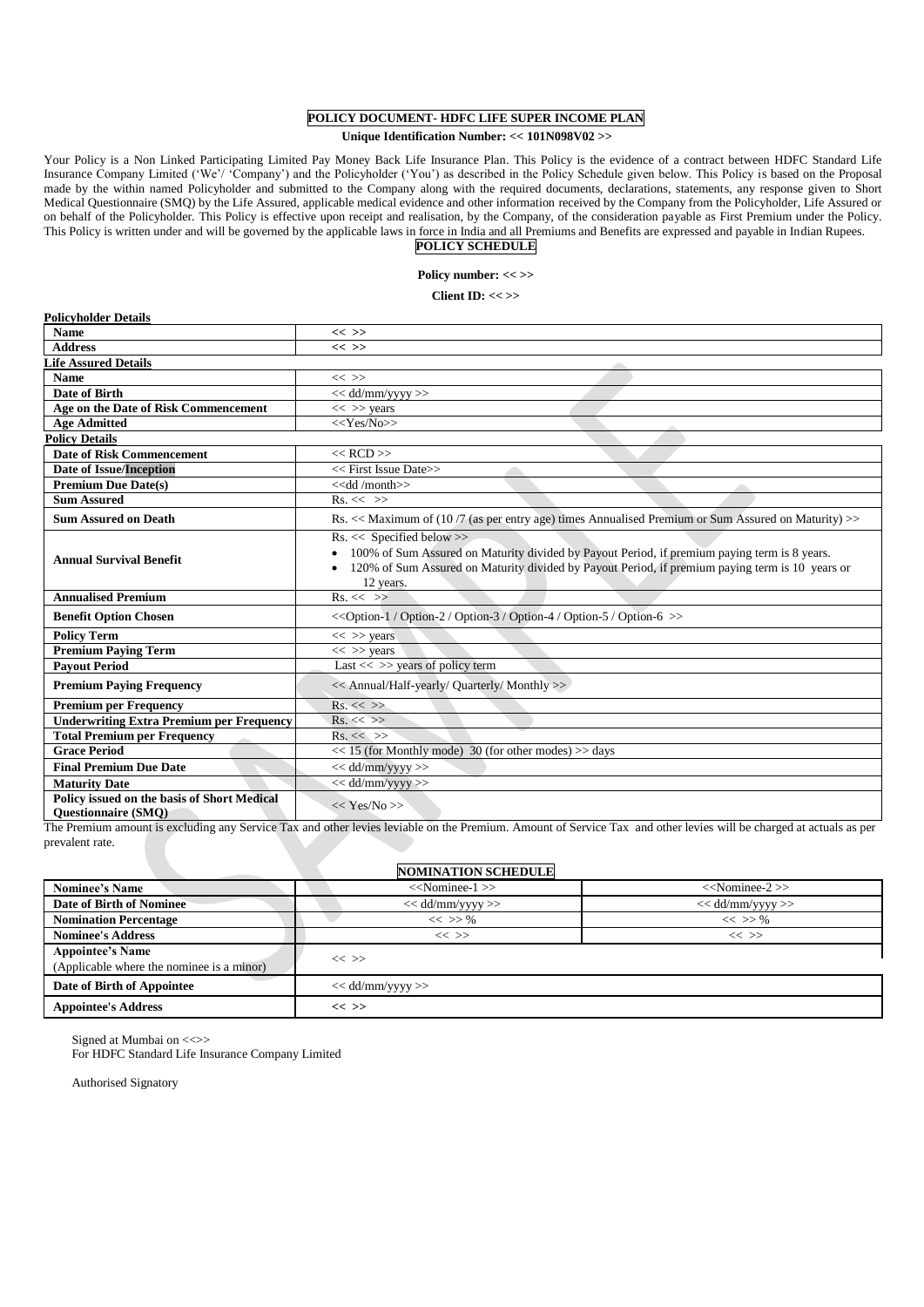In case you notice any mistake, you may return the Policy document to us for necessary correction.

# **SPACE FOR ENDORSEMENTS**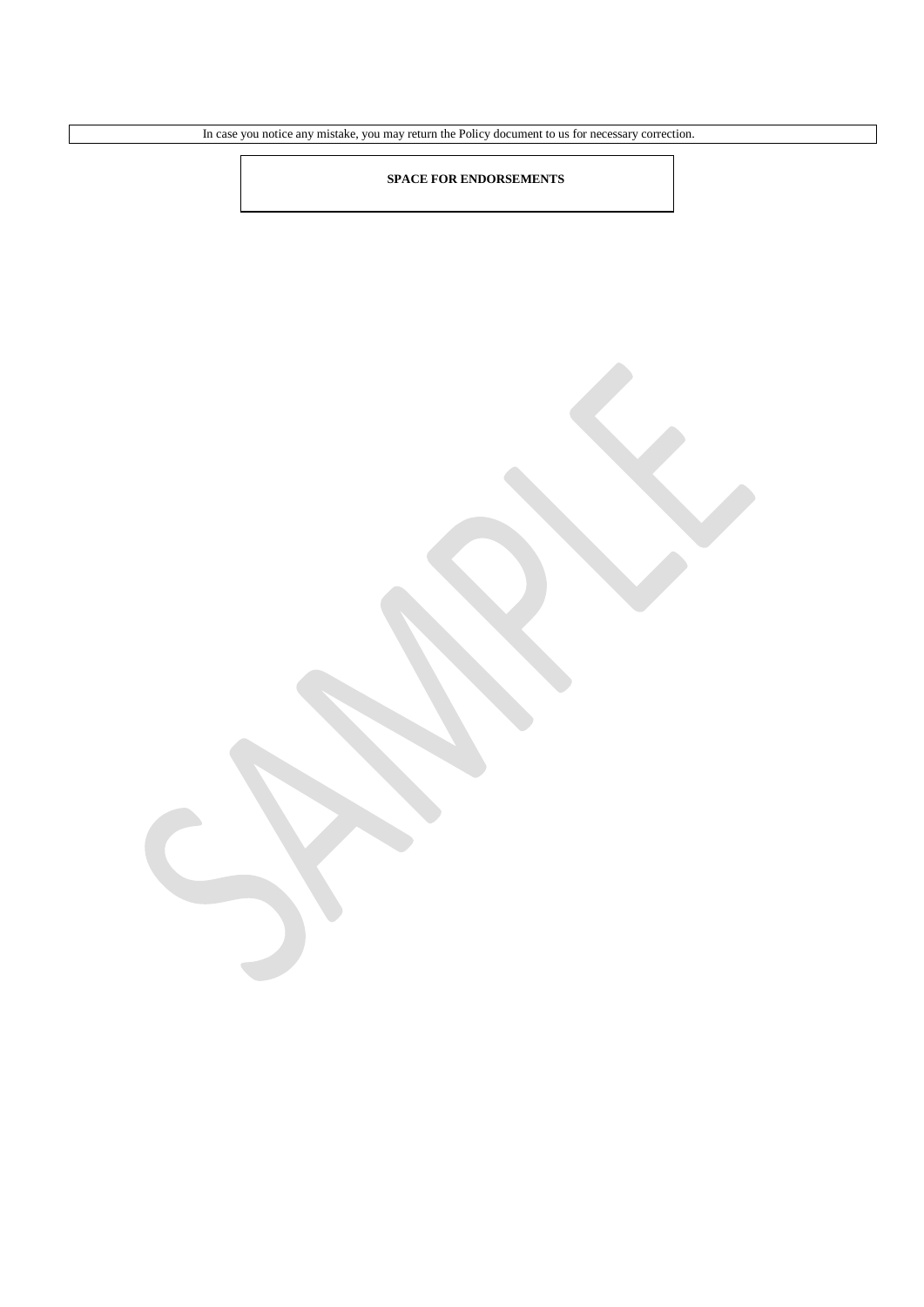#### **Part B**

#### **1. Definitions**

- (1) *Appointee* means the person named by you and registered with us in accordance with the Nomination Schedule, who is authorized to receive the Death Benefit under this Policy on the death of the Life Assured while the Nominee is a minor;
- (2) *Assignee* means the person to whom the rights and benefits under this Policy are transferred by virtue of assignment under section 38 of the Insurance Act, 1938; as amended from time to time
- (3) *Authority/ IRDAI* means Insurance Regulatory and Development Authority of India; (4) *Company, company, Insurer, Us, us, We, we, Our, our* – means or refers to HDFC
- Standard Life Insurance Company Limited. (5) *Date of Risk Commencement* – means the date, as stated in the Policy Schedule, on which the insurance coverage under this Policy commences;
- (6) *Frequency of Premium Payment* means the period, as stated in the Policy Schedule, between two consecutive Premium due dates for the Policy;
- (7) *In-force Policy* means the policy for which all due premiums have been paid as on the date of surrender.
- (8) *Life Assured* The Life Assured is the person as stated in the Policy Schedule on whose life the contingent events have to occur for the Benefits to be payable. The Life Assured may be the Policyholder.
- (9) *Maturity Date* means the date stated in the Policy Schedule, on which the Policy Term expires and this Policy terminates;
- (10)*Nominee* means the person named by you and registered with us in accordance with the Nomination Schedule, who is authorized to receive the Death Benefit under this Policy, on the death of the Life Assured;
- (11)*Policy Anniversary* means the annual anniversary of the Date of Risk Commencement;
- (12)*Policyholder, You, you, your* means or refers to the Policyholder stated in the Policy Schedule.
- (13)*Policy Term* means the term of the Policy as stated in the Policy Schedule;
- (14)*Premium(s)* means an amount stated in the Policy Schedule, payable by you to us for every Policy Year by the due dates, and in the manner stated in the Policy Schedule, to secure the benefits under this Policy, excluding service tax or any other taxes, cesses or levies;
- (15)*Premium Paying Term* means the period as stated in the Policy Schedule, in years, over which Premiums are payable;
- (16)*Revival of a Policy* means restoration of the Policy, which was discontinued due to the non-payment of Premium, by the Company with all the benefits mentioned in the Policy document, with or without rider benefits, if any, upon the receipt of all the Premiums due and other charges/late fee, if any, as per the terms and conditions of the Policy, upon being satisfied as to the continued insurability of the insured/Policyholder on the basis of the information, documents and reports furnished by the Policyholder.
- (17)*Revival Period* means the period of two consecutive years from the date of discontinuance of the Policy, during which period the Policyholder is entitled to revive the Policy, which was discontinued due to the non-payment of Premium, in accordance with the terms of Revival of a Policy.
- (18)*Simple reversionary bonus* The simple reversionary bonus rate is expressed as a percentage of the Sum Assured on Maturity as declared from time to time. No guarantee shall be applicable to the declaration of future rates of reversionary bonus;
- (19)*Sum Assured on Maturity*  Sum Assured on Maturity is the absolute amount of benefit which is guaranteed to be payable in the form of survival benefit during the policy term as per the terms and conditions specified in the policy.
- (20)*Sum Assured on Death* Sum Assured on Death is the absolute amount of benefit which is guaranteed to become payable on death of the Life Assured. Sum Assured on Death shall be calculated as the higher of:
	- Sum Assured on Maturity
- 10 times Annualised Premium for entry age up to 50 years or 7 times Annualised Premium for entry age greater than 50 years
- (21)*Surrender*  means complete withdrawal/ termination of the entire Policy.
- (22)*Surrender Value*  means an amount, if any, that becomes payable in case of Surrender of the Policy in accordance with the terms and conditions of the Policy.

#### **Part C 1. Benefits**

- (1) *Maturity Benefit* On survival of the Life Assured till the Maturity Date the Policy matures and the policyholder will receive the aggregate of:
	- Last instalment of survival benefit (as specified below);
	- Attached Reversionary Bonuses;
	- Interim Bonus, if any;
	- Terminal Bonus, if any.
- (2) *Survival Benefit* **-** The product offers Survival Benefits in the payout period, payable at the end of the policy year. The Survival Benefits are payable provided the life assured is alive and the policy is in-force.
	- a)The annual Survival Benefit shall be:
	- 100% of Sum Assured on Maturity divided by Payout Period, if premium paying term is 8 years
	- 120% of Sum Assured on Maturity divided by Payout Period if premium paying term is 10 years or 12 years.
	- b) The annual Survival Benefits for a Policy where due Premiums have not been paid and the Policy has acquired a paid-up status are described in Clause 2(6) of Part D.
	- c)Policyholder has an option to receive the Survival Benefits in monthly instalments instead of annual instalments. In such cases the monthly Survival Benefit shall be 8% of the annual payout.
	- (3) *Death Benefit* On death of the Life Assured before the Maturity Date and provided all Premiums which have fallen due are paid, the amount payable is the higher of:
	- Sum Assured on Death plus Accrued simple reversionary bonuses, Interim Bonus (if any) and Terminal Bonus (if any).
	- 105% of premiums paid till date of Death

On death of the life assured during the payout period, the Death Benefit payable shall not be reduced by the survival benefits already paid.

- (4) The Death Benefit are subject to the exclusions set out in Clause 3 of Part F (Exclusions).
- (5) For the purpose of computation of death benefit during the policy term, the premiums shall exclude any underwriting extra premiums, any loadings for modal premiums and any taxes paid such as service tax and other levies.
- (6) Upon the payment of the Death Benefit, the Policy terminates and no further Benefits are payable.
- (7) For a paid-up Policy, the Death Benefit payable shall be as described in Clause 2 of Part D.
- (8) The recipients of Benefits under this Policy shall be as specified below:
- Death Benefit shall be payable to the Nominee(s), if the Policyholder and the Life Assured are the same; or to the Policyholder if the Life Assured is other than the Policyholder.
- All other Benefits shall be payable to the Policyholder. **2. Payment and cessation of Premiums**
	- (1) The first Premium must be paid along with the submission of your completed application. Subsequent Premiums are due in full on the due dates as per the frequency set out in your Policy Schedule.
	- (2) Premiums under the Policy can be paid on yearly, half-yearly, quarterly or monthly basis as per the chosen frequency and as set out in the Policy Schedule or as amended subsequently.
- (3) If you have chosen monthly premium payment frequency, we may collect first 3 months premium along with the proposal form.
- (4) The Premiums that fall due in the same financial year can be paid in advance. However, where the premium due in one financial year is paid in advance in earlier financial year, we may collect the same for a maximum period of three months in advance of the due date of the premium.
- (5) Any Regular Premiums paid before the Due Date will be deemed to have been received on the Due Date for that Regular Premium.
- (6) A grace period of not more than 30 days, where the mode of payment of Premium is other than monthly, and not more than 15 days in case of monthly mode, is allowed for the payment of each renewal Premium after the first Premium. We will not accept part payment of the Premium.
- (7) If any Premium remains unpaid after the expiry of the grace period, your Policy may lapse or become Paid-Up, as described in Clause 2 of Part D, with effect from the due date of the first unpaid Premium. In that event, the Benefits under such Policy shall be payable in accordance with Clause 2 of Part D as stated below.
- Premiums are payable by You without any obligation on us to issue a reminder notice to You.
- (9) Where the Premiums have been remitted otherwise than in cash, the application of the Premiums received is conditional upon the realization of the proceeds of the instrument of payment, including electronic mode.
- (10)The Benefits payable under this Policy will be paid after deduction of the Premium fallen due during the then current Policy year, if such Premium has remained unpaid.
- (11)If you suspend payment of Premium for any reason whatsoever, Clause 2 of Part D (Lapsed Policies and Paid –Up Policies) may apply and we shall not be held liable for any loss of Benefits.

#### **Part D**

- **1. Surrender Value**
- (1) The Policy will acquire a minimum Guaranteed Surrender Value (GSV) upon the payment of :
	- The first two years' premiums, if the premium paying term is 8 years; or
	- The first three years' premiums, if the premium paying term is 10 years or 12 years
- (2) The GSV shall be:

Maximum [(Applicable GSV factor \* Total premiums paid to date + Applicable GSV factor \* Bonuses already attached at the time of surrender) – Total survival benefits paid out till the date of surrender, 0] The GSV factors applicable for Premiums paid and accrued bonuses are as specified in

Appendix 1.

- (3) The Company may pay a Surrender Value higher than the minimum Guaranteed Surrender Value in the form of a Special Surrender Value (SSV).
- (4) For the purpose of calculation of Surrender Value, Premium will exclude any taxes paid or any extra Premiums paid.
- (5) Upon the payment of the Surrender Benefit, the Policy terminates and no further Benefits are payable.

# **2. Lapsed Policies and Paid-Up policies**

- (1) If any Premium remains unpaid after the expiry of the grace period and your Policy has not acquired a minimum GSV, your Policy's status will be altered to lapsed status and the cover will cease.
- (2) No Benefits would be payable under a lapsed Policy.
- (3) If any Premium remains unpaid after the expiry of the grace period and your Policy has acquired a minimum GSV, your Policy's status will be altered to paid-up status.
- (4) Once your Policy is altered to paid-up status, the Sum Assured on Death/Maturity will reduce to paid-up Sum Assured on Death/Maturity and your Policy will cease to qualify for addition of any future bonuses. The paid-up Sum Assured on Death/Maturity will be calculated as the Sum Assured on Death/Maturity multiplied by the ratio of the Premiums paid to the Premiums payable under the Policy.
	- 1. A lapsed or paid-up Policy may be revived subject to the terms and conditions as described under Clause 3 of Part D.
- (5) For a reduced paid-up policy, the survival benefit shall be based on Paid-up Sum Assured on Maturity.
- (6) The Death Benefit for a paid-up Policy shall be the higher of:
	- Paid-up Sum Assured on Death plus Simple Reversionary Bonuses (accrued before the Policy became paid-up)
	- 105% of the Premiums paid till the date of death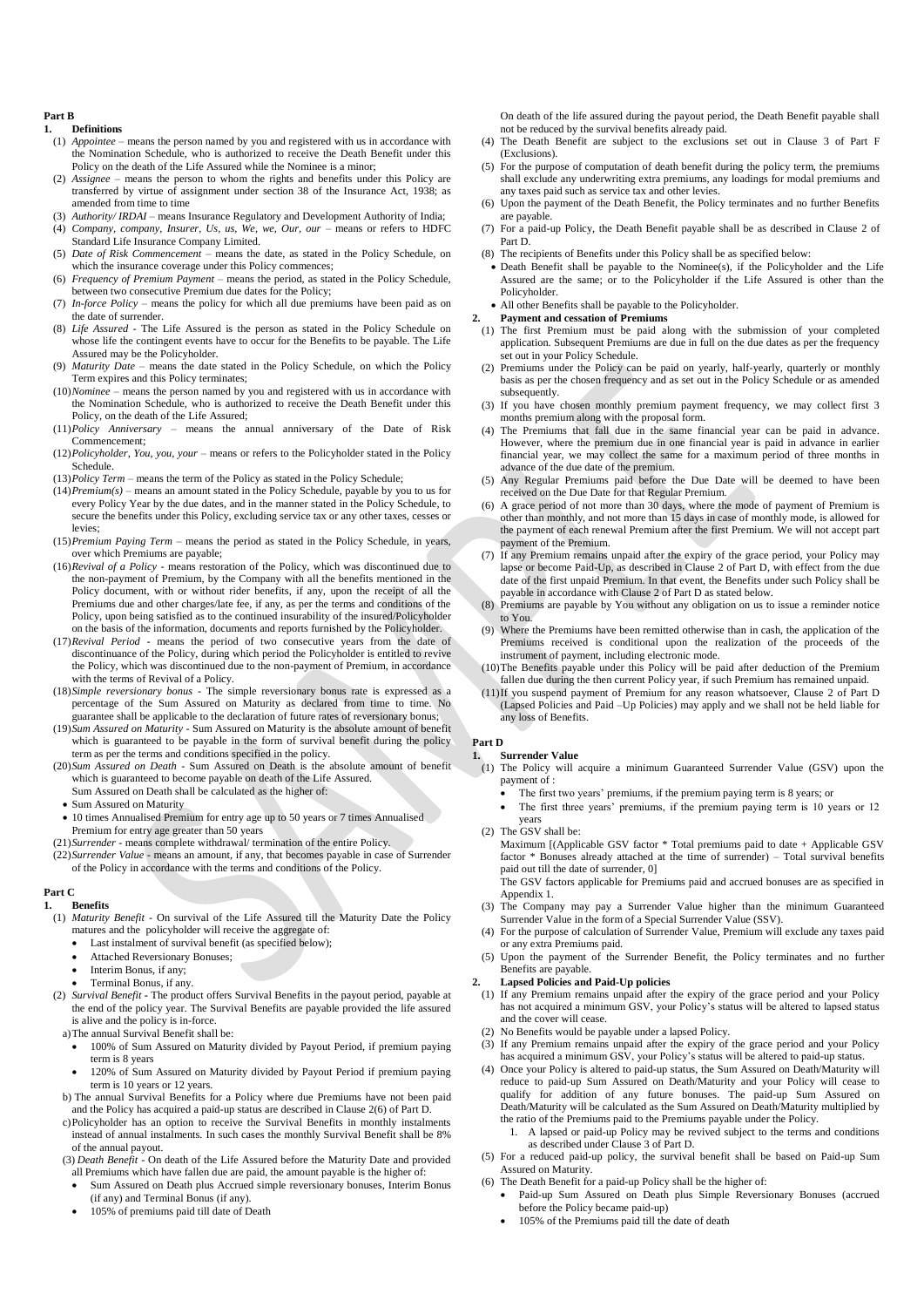(7) For the purpose of computation of Death Benefit, the Premiums shall exclude any underwriting extra Premiums, any loadings for modal Premiums and any taxes paid such as Service Tax and other levies.

#### **3. Revival of the Policy**

If your Policy has been paid-up or lapsed, it may be revived subject to the IRDA(Non-Linked Insurance Products) Regulations, 2013 as amended from time to time and the terms and conditions that we may specify from time to time. Currently, the application for the revival should be made within two years from the due date of the first unpaid Premium and before the expiry of the Policy Term. The revival will be subject to satisfactory evidence of continued insurability of the Life Assured and payment of outstanding Premiums with interest and revival charges of Rupees 250/-. Once the Policy is revived, you are entitled to receive all contractual Benefits.

#### **4. Bonus**

- (1) Bonuses will be allocated through the simple reversionary bonus method by distribution of the surplus on the basis of actuarial valuation of assets and liabilities at the end of the financial year. The simple reversionary bonus rate is expressed as a percentage of the Sum Assured on Maturity as declared from time to time. No guarantee shall be applicable to the declaration of future rates of reversionary bonus.
- (2) Where applicable, an interim bonus may be payable on a claim. Additionally, at the discretion of the Company and based on experience, terminal bonus may be declared.
- (3) Once your Policy is in paid-up status, it will cease to qualify for addition of any future bonus. Reversionary bonus attached to the Policy on the date the Policy is altered to paid-up status, will continue to be attached.

#### **5. Alterations**

The premium paying frequency can be changed subject to the minimum Premium conditions. The Annualised Premium cannot be decreased or increased at any point of time except due to a change in premium paying frequency and only to that extent.

#### **6. Loans**

Once a Policy has acquired a Surrender Value, the Company may grant loans to the Policyholder against the security of the Surrender Value of the Policy, subject to such terms and conditions as the Company may specify from time to time. The rate of interest payable on such loan amount shall be as prescribed by the Company at the time of granting the loan. Currently, the interest rate on loans is 10.5% p.a.

#### **7. Free Look Cancellation**

In case the Policyholder is not agreeable to any of the terms and conditions stated in the Policy, the Policyholder has an option to return the Policy to the Company stating the reasons thereof, within 15 days from the date of receipt of the Policy. If the Policy has been purchased through Distance Marketing mode this period will be 30 days. On receipt of the Policyholder's letter along with the original Policy document, the Company shall arrange to refund the Premium paid, subject to deduction of the proportionate risk Premium for the period on cover and the expenses incurred by the Company for medical examination and stamp duty. A Policy once returned shall not be revived, reinstated or restored at any point of time and a new proposal will have to be made for a new Policy.

#### **Part E**

#### **1. Additional Servicing Charges**

- (1) A charge of Rs. 250 per request will be levied for any additional servicing requests. This charge may be increased to allow for inflation. The list of services where this charge is applicable is specified below.
- (2) The following lists the services on which Additional Servicing Charge is applicable. Any administrative servicing that we may introduce at a later date would be added to this list:
	- Cheque bounce/cancellation of cheque.
	- Request for duplicate documents such as duplicate Policy Document etc.
	- Failure of ECS/SI due to an error at Policyholder's end

# **Part F**

#### **1. Assignments and Nominations Assignment**

The Policyholder can assign or transfer of a policy in accordance with Section 38 of the Insurance Act, 1938 as amended from time to time. Simplified version of the provisions of Section 38 is enclosed in Annexure I for reference.

### **Nomination**

The Policyholder can nominate a person/ persons in accordance with Section 39 of the Insurance Act, 1938 as amended from time to time. Simplified version of the provisions of Section 39 is enclosed in Annexure II for reference

#### **2. Age Admitted**

The Company has calculated the Premiums under the Policy on the basis of the age of the Life Assured as declared in the Proposal. In case You have not provided proof of age of the Life Assured with the Proposal, You will be required to furnish such proof of age of the Life Assured as is acceptable to us and have the age admitted. In the event the age so admitted ("Correct Age") during the Policy term is found to be different from the age declared in the Proposal, without prejudice to our rights and remedies including those under the Insurance Act, 1938, we shall take one of the following actions (i) if the Correct Age makes the Life Assured ineligible for this Policy, we will offer him suitable plan as per our underwriting norms. If you do not wish to opt for the alternative plan or if it is not possible for us to grant any other plan, the Policy will stand cancelled from the date of issuance and the Premiums paid under the Policy will be returned subject to the deduction of expenses incurred by the Company and the Policy will terminate thereafter; or (ii) if the Correct Age makes the Life Assured eligible for the Policy, the difference between the revised premium, as per the Correct Age and the original premium, with interest, will be due on the next Policy anniversary date and the revised premium will continue for the rest of the Premium payment term. The provisions of Section 45 of the Insurance Act, 1938 shall be applicable.

#### **3. Exclusions**

(1) In case of death of Life Assured due to suicide within 12 months:

- from the Risk Commencement Date of the Policy, the Death Benefit shall be equal to 80% of the Premiums paid, provided the policy is in-force.
- from the Date of Revival of the Policy, the Death Benefit shall be higher of 80% of the Premiums paid till the date of death or the Surrender Value as available on the date of death.

#### **4. Incorrect Information and Non-Disclosure**

Fraud, misrepresentation and forfeiture would be dealt with in accordance with provisions of Section 45 of the Insurance Act 1938 as amended from time to time. Simplified version of the provisions of Section 45 is enclosed in Annexure III for reference.

#### **5. Policy on the life of a Minor**

Where the Policy has been taken for the benefit of the Life Assured who is a minor, the Policy shall automatically vest to the Life Assured on his attaining majority.

#### **6. Service Tax and other levies**

As per the current laws, Service Tax and other levies is applicable on life insurance Premium and is payable in addition to the Premium amount specified in the Policy Schedule. Any other indirect tax, statutory levy or duty leviable in future including changes in the rate of any of the above may become payable by you by any method we deem appropriate including by levy of an additional monetary amount in addition to the Premium.

#### **7. Pre-requisites for payment of Benefits**

- (1) *Maturity Benefit*  The Maturity Benefit will be paid if and only if
- The Policy has matured and the Life Assured is alive on the Maturity Date,
- All Premiums which have fallen due have been paid,
- No claim has been made on the Policy.
- The Policy has not been surrendered, cancelled or terminated; and
- All relevant documents including the original Policy document in support of your claim have been provided to the Company.
- (2) *Death Benefit*  These Benefits will be paid if and only if
- The death of the Life Assured has occurred before the Maturity Date,
- The Policy provisions specified in Clause 3 of Part F (Exclusions) and Clause 4 of Part F (Incorrect Information and Non Disclosure) are not attracted,
- The Policy has not been surrendered or cancelled or terminated; and
- All relevant documents in support of the claim have been provided to the Company. These would normally include the following: o Fully completed claim form
	- o Original Policy document,
	- o Original or certified copy of death registration certificate,
	- Original or certified copy of certificate of doctor certifying death,
	- o Original or certified copy of certificate of cremation or burial, and
- Originals or certified copy of any medical reports that we consider relevant to the death.
- Depending on the circumstances of the death, further documents may be called for
- as we deem fit.
- The claim is required to be intimated to us within a period of three years from the date of death. However, we may condone the delay in claim intimation, if any, where the delay is proved to be for reasons beyond the control of the claimant.

#### **8. Modification, Amendment, Re-enactment of or to the Insurance laws and rules, regulations, guidelines, clarifications, circulars etc thereunder**  (1) This Policy is subject to

- The Insurance Act 1938, as amended by the Insurance Regulatory and Development Authority Act, 1999.
- Amendments, modifications (including re-enactment) as may be made from time to time, and
- Other such relevant Regulations, Rules, Laws, Guidelines, Circulars, Enactments etc as may be introduced there-under from time to time.
- (2) We reserve the right to change any of these Policy Provisions / terms and conditions in Accordance with changes in applicable Regulations or Laws or if it becomes impossible or impractical to enact the provision / terms and conditions.
- We are required to obtain prior approval from the IRDAI or any successor body before making any material changes to these provisions, except for changes of regulatory / statutory nature.
- (4) We reserve the right to require submission of such documents and proof at all life stages of the Policy including at the time of payment of Benefits as may be necessary to meet the requirements under Anti- money Laundering/Know Your Customer norms and as may be laid down by IRDAI and other regulators from time to time.

**9. Notice**

Any notice, direction or instruction given to Us, under the Policy, shall be in writing and delivered by hand, post, facsimile or from registered electronic mail ID to: HDFC Standard Life Insurance Company Limited, 11th Floor, Lodha Excelus, Apollo

Mills Compound, N.M. Joshi Marg, Mahalaxmi, Mumbai - 400011.

Registered Office: Lodha Excelus, 13th Floor, Apollo Mills Compound, N.M. Joshi Marg, Mahalaxmi, Mumbai - 400011. Helpline number: 18602679999 (Local charges apply)

E-mail: service@hdfclife.com

Or such other address as may be informed by Us.

Similarly, any notice, direction or instruction to be given by Us, under the Policy, shall be in writing and delivered by hand, post, courier, facsimile or registered electronic mail ID to the updated address in the records of the Company.

You are requested to communicate any change in address, to the Company supported by the required address proofs to enable the Company to carry out the change of address in its systems. The onus of intimation of change of address lies with the Policyholder. An updated contact detail of the Policyholder will ensure that correspondences from the Company are correctly addressed to the Policyholder at the latest updated address.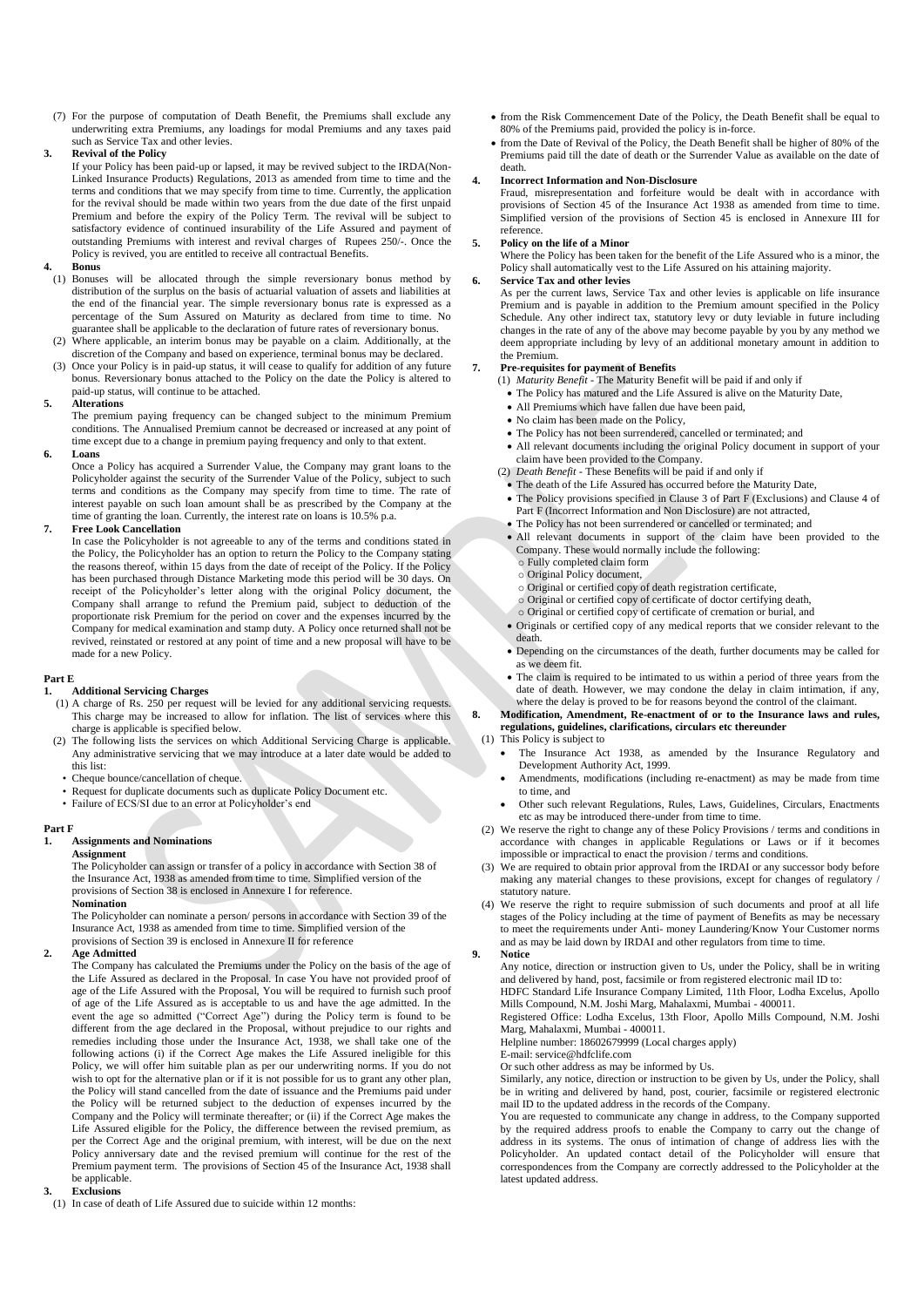**Appendix 1: Guaranteed Surrender Value Factors Guaranteed Surrender Value Factors as percentage of Premiums paid**

|                    | GSV Factors (% of cumulative premiums) |                      |  |  |  |
|--------------------|----------------------------------------|----------------------|--|--|--|
| <b>Policy Year</b> | Age at entry $\leq 50$                 | Age at entry $>= 51$ |  |  |  |
| $\mathbf{1}$       | 0%                                     | 0%                   |  |  |  |
| $\overline{c}$     | 30%                                    | 30%                  |  |  |  |
| 3                  | 30%                                    | 30%                  |  |  |  |
| $\overline{4}$     | 50%                                    | 50%                  |  |  |  |
| 5                  | 50%                                    | 50%                  |  |  |  |
| 6                  | 50%                                    | 50%                  |  |  |  |
| $\overline{7}$     | 50%                                    | 50%                  |  |  |  |
| 8                  | 55%                                    | 55%                  |  |  |  |
| 9                  | 55%                                    | 55%                  |  |  |  |
| 10                 | 55%                                    | 55%                  |  |  |  |
| 11                 | 55%                                    | 55%                  |  |  |  |
| 12                 | 65%                                    | 60%                  |  |  |  |
| 13                 | 65%                                    | 60%                  |  |  |  |
| 14                 | 65%                                    | 60%                  |  |  |  |
| 15                 | 65%                                    | 60%                  |  |  |  |
| 16                 | 75%                                    | 65%                  |  |  |  |
| 17                 | 75%                                    | 65%                  |  |  |  |
| 18                 | 75%                                    | 65%                  |  |  |  |
| 19                 | 75%                                    | 65%                  |  |  |  |
| 20                 | 80%                                    | 70%                  |  |  |  |
| 21                 | 80%                                    | 70%                  |  |  |  |
| 22                 | 80%                                    | 70%                  |  |  |  |
| 23                 | 80%                                    | 70%                  |  |  |  |
| 24                 | 80%                                    | 70%                  |  |  |  |
| 25                 | 80%                                    | 70%                  |  |  |  |
| 26                 | 85%                                    | 80%                  |  |  |  |
| 27                 | 85%                                    | 80%                  |  |  |  |

#### **NOTE:**

**For the purpose of calculation of Surrender Value, the Premiums shall exclude any underwriting extra premiums, any loadings for modal premiums and any taxes paid such as Service Tax and other levies.**

| Guaranteed Surrender Value (GSV) Factors as percentage of accrued bonuses |  |  |  |
|---------------------------------------------------------------------------|--|--|--|
|                                                                           |  |  |  |

| Policy                  | <b>Product Option</b> |        |        |        |        |        |  |
|-------------------------|-----------------------|--------|--------|--------|--------|--------|--|
| Year                    | Option                | Option | Option | Option | Option | Option |  |
| $\overline{2}$          | 1                     | 2      | 3      | 4      | 5      | 6      |  |
|                         | 4.2%                  | 3.2%   | 2.4%   | 1.8%   | 1.4%   | 0.9%   |  |
| 3                       | 4.9%                  | 3.7%   | 2.8%   | 2.1%   | 1.6%   | 1.0%   |  |
| $\overline{\mathbf{4}}$ | 5.6%                  | 4.2%   | 3.2%   | 2.4%   | 1.8%   | 1.2%   |  |
| 5                       | 6.4%                  | 4.9%   | 3.7%   | 2.8%   | 2.1%   | 1.4%   |  |
| 6                       | 7.4%                  | 5.6%   | 4.2%   | 3.2%   | 2.4%   | 1.6%   |  |
| 7                       | 8.5%                  | 6.4%   | 4.9%   | 3.7%   | 2.8%   | 1.8%   |  |
| 8                       | 9.8%                  | 7.4%   | 5.6%   | 4.2%   | 3.2%   | 2.1%   |  |
| 9                       | 11.3%                 | 8.5%   | 6.4%   | 4.9%   | 3.7%   | 2.4%   |  |
| 10                      | 13.0%                 | 9.8%   | 7.4%   | 5.6%   | 4.2%   | 2.8%   |  |
| 11                      | 14.9%                 | 11.3%  | 8.5%   | 6.4%   | 4.9%   | 3.2%   |  |
| 12                      | 17.2%                 | 13.0%  | 9.8%   | 7.4%   | 5.6%   | 3.7%   |  |
| 13                      | 19.7%                 | 14.9%  | 11.3%  | 8.5%   | 6.4%   | 4.2%   |  |
| 14                      | 22.7%                 | 17.2%  | 13.0%  | 9.8%   | 7.4%   | 4.9%   |  |
| 15                      | 26.1%                 | 19.7%  | 14.9%  | 11.3%  | 8.5%   | 5.6%   |  |
| 16                      | 30.0%                 | 22.7%  | 17.2%  | 13.0%  | 9.8%   | 6.4%   |  |
| 17                      |                       | 26.1%  | 19.7%  | 14.9%  | 11.3%  | 7.4%   |  |
| 18                      |                       | 30.0%  | 22.7%  | 17.2%  | 13.0%  | 8.5%   |  |
| 19                      |                       |        | 26.1%  | 19.7%  | 14.9%  | 9.8%   |  |
| 20                      |                       |        | 30.0%  | 22.7%  | 17.2%  | 11.3%  |  |
| 21                      |                       |        |        | 26.1%  | 19.7%  | 13.0%  |  |
| 22                      |                       |        |        | 30.0%  | 22.7%  | 14.9%  |  |
| 23                      |                       |        |        |        | 26.1%  | 17.2%  |  |
| 24                      |                       |        |        |        | 30.0%  | 19.7%  |  |
| 25                      |                       |        |        |        |        | 22.7%  |  |
| 26                      |                       |        |        |        |        | 26.1%  |  |
| 27                      |                       |        |        |        |        | 30.0%  |  |

#### **Annexure I**

#### **Section 38 - Assignment or Transfer of Insurance Policies**

Assignment or transfer of a policy should be in accordance with Section 38 of the Insurance Act, 1938 as amended by Insurance Laws (Amendment) Act, 2015 dated 23.03.2015. The extant provisions in this regard are as follows:

- (1) This policy may be transferred/assigned, wholly or in part, with or without consideration. (2) An Assignment may be effected in a policy by an endorsement upon the policy itself or
- by a separate instrument under notice to the Insurer. (3) The instrument of assignment should indicate the fact of transfer or assignment and the reasons for the assignment or transfer, antecedents of the assignee and terms on which assignment is made.
- (4) The assignment must be signed by the transferor or assignor or duly authorized agent and attested by at least one witness.
- (5) The transfer or assignment shall not be operative as against an insurer until a notice in writing of the transfer or assignment and either the said endorsement or instrument itself or copy there of certified to be correct by both transferor and transferee or their duly authorised agents have been delivered to the insurer.
- (6) Fee to be paid for assignment or transfer can be specified by the Authority through **Regulations**
- (7) On receipt of notice with fee, the insurer should Grant a written acknowledgement of receipt of notice. Such notice shall be conclusive evidence against the insurer of duly receiving the notice.
- (8) If the insurer maintains one or more places of business, such notices shall be delivered only at the place where the policy is being serviced.
- (9) The insurer may accept or decline to act upon any transfer or assignment or endorsement, if it has sufficient reasons to believe that it is a. not bonafide or b. not in the interest of the policyholder or c. not in public interest or d. is for the purpose of trading of the insurance policy.
- (10)Before refusing to act upon endorsement, the Insurer should record the reasons in writing and communicate the same in writing to Policyholder within 30 days from the date of policyholder giving a notice of transfer or assignment.
- (11)In case of refusal to act upon the endorsement by the Insurer, any person aggrieved by the refusal may prefer a claim to IRDAI within 30 days of receipt of the refusal letter from the Insurer.
- (12)The priority of claims of persons interested in an insurance policy would depend on the date on which the notices of assignment or transfer is delivered to the insurer; where there are more than one instruments of transfer or assignment, the priority will depend on dates of delivery of such notices. Any dispute in this regard as to priority should be referred to Authority.
- (13)Every assignment or transfer shall be deemed to be absolute assignment or transfer and the assignee or transferee shall be deemed to be absolute assignee or transferee, except **a.** where assignment or transfer is subject to terms and conditions of transfer or assignment OR **b**. where the transfer or assignment is made upon condition that **i**. the proceeds under the policy shall become payable to policyholder or nominee(s) in the event of assignee or transferee dying before the insured OR **ii.** the insured surviving the term of the policy

Such conditional assignee will not be entitled to obtain a loan on policy or surrender the policy. This provision will prevail notwithstanding any law or custom having force of law which is contrary to the above position.

- (14) In other cases, the insurer shall, subject to terms and conditions of assignment, recognize the transferee or assignee named in the notice as the absolute transferee or assignee and such person **a**, shall be subject to all liabilities and equities to which the transferor or assignor was subject to at the date of transfer or assignment and **b.** may institute any proceedings in relation to the policy **c.** obtain loan under the policy or surrender the policy without obtaining the consent of the transferor or assignor or making him a party to the proceedings.
- (15) Any rights and remedies of an assignee or transferee of a life insurance policy under an assignment or transfer effected before commencement of the Insurance Laws (Amendment) Act, 2015 shall not be affected by this section.

#### **Disclaimer: This is not a comprehensive list of amendments of Insurance Laws (Amendment) Act, 2015 and only a simplified version prepared for general information. Policy Holders are advised to refer to Insurance Laws (Amendment) Act, 2015 dated 23.03.2015 for complete and accurate details.**

# **Annexure II**

# **Section 39 - Nomination by policyholder**

Nomination of a life insurance Policy is as below in accordance with Section 39 of the Insurance Act, 1938 as amended by Insurance Laws (Amendment) Act, 2015 dated 23.03.2015. The extant provisions in this regard are as follows:

- (1) The policyholder of a life insurance on his own life may nominate a person or persons to whom money secured by the policy shall be paid in the event of his death.
- (2) Where the nominee is a minor, the policyholder may appoint any person to receive the money secured by the policy in the event of policyholder's death during the minority of the nominee. The manner of appointment to be laid down by the insurer.
- (3) Nomination can be made at any time before the maturity of the policy.
- (4) Nomination may be incorporated in the text of the policy itself or may be endorsed on the policy communicated to the insurer and can be registered by the insurer in the records relating to the policy.
- (5) Nomination can be cancelled or changed at any time before policy matures, by an endorsement or a further endorsement or a will as the case may be.
- (6) A notice in writing of Change or Cancellation of nomination must be delivered to the insurer for the insurer to be liable to such nominee. Otherwise, insurer will not be liable if a bonafide payment is made to the person named in the text of the policy or in the registered records of the insurer.